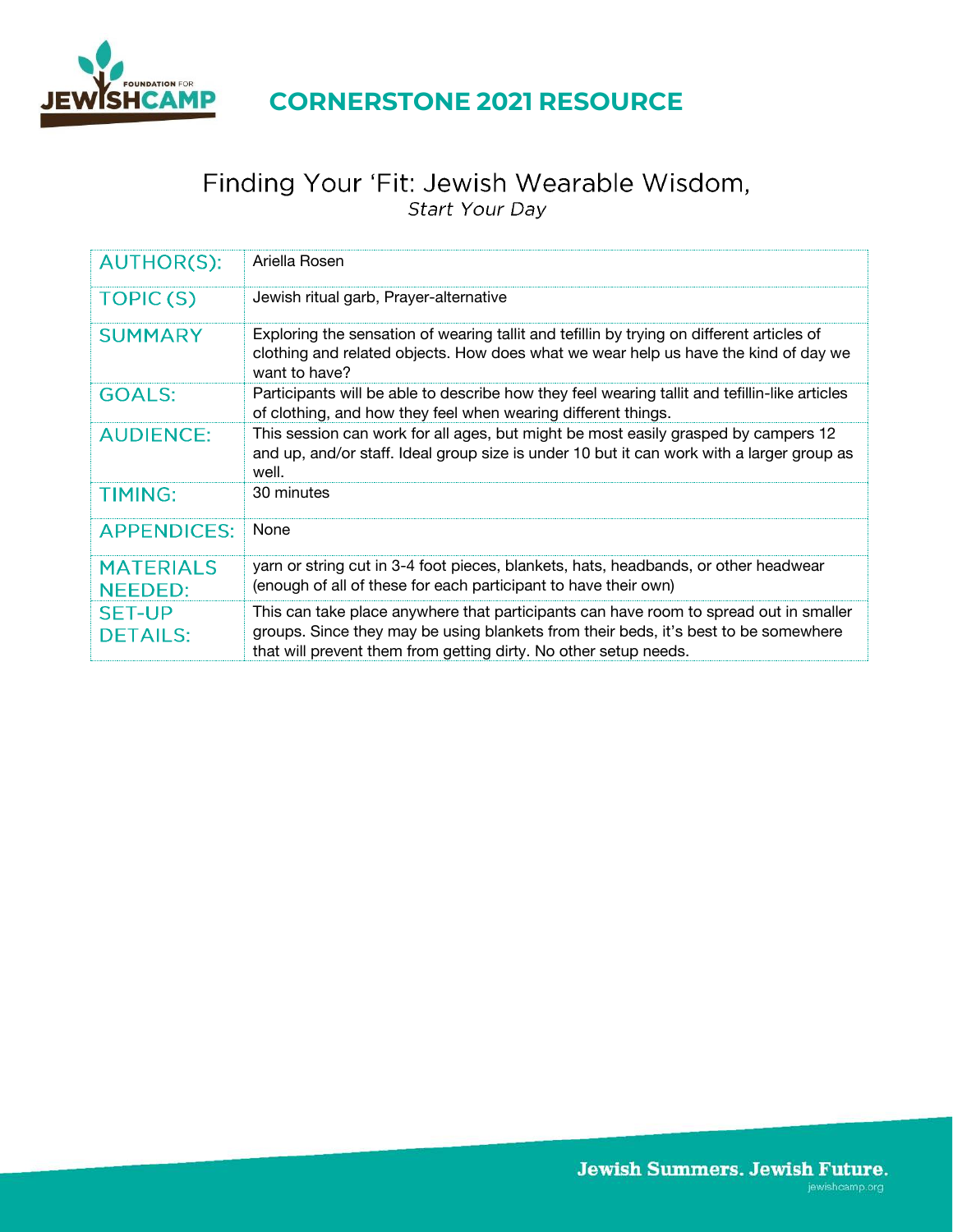

**SESSION TIMELINE** 00:00-00:05- Welcome 00:05-00:15- Trying Things On 00:15-00:25- Unpacking the Experience 00:25-00:30- Final Thoughts and Close

### **SESSION OUTLINE:**

#### **00:00-00:05- Welcome**

Once the group has gathered, but before doing anything else, ask participants to take 30 seconds (literally!) to grab an article of clothing that makes you feel like your absolute best self when you wear it. (If that item is not nearby, choose anything that can represent that article of clothing.) Participants can either put on or hold the item.

On the count of three, ask all participants to show their clothing item at once. (Take a screenshot for fun!)

In groups of 2-3, ask participants to share about their chosen article:

- What is it?
- What effect does it have on you? Why?

#### **00:05-00:15- Trying Things On**

Upon return, ask participants to gather: A blanket or large scarf String/yarn/cord/anything similar that is at least 3 feet long A hat, headband, or anything else that can be worn on the head.

#### Explain:

We are going to try on these different items. Pay attention to how they feel on your body, and how you feel in your body.

Guide participants through donning the different objects and invite them to respond to the prompts in the chat or out loud if the group is on the smaller side. (A helpful tool might be the Center for Nonviolent Communication's **Feelings Inventory**.) Play calm music during this part of the activity if you'd like.

1. First, place the hat, headband, etc loosely on your head (so that it is just balancing but could fall off if you move too much).

● What do you notice? What feels different? How does it feel different? Place the object more snugly or comfortably on their heads. Ask: any difference?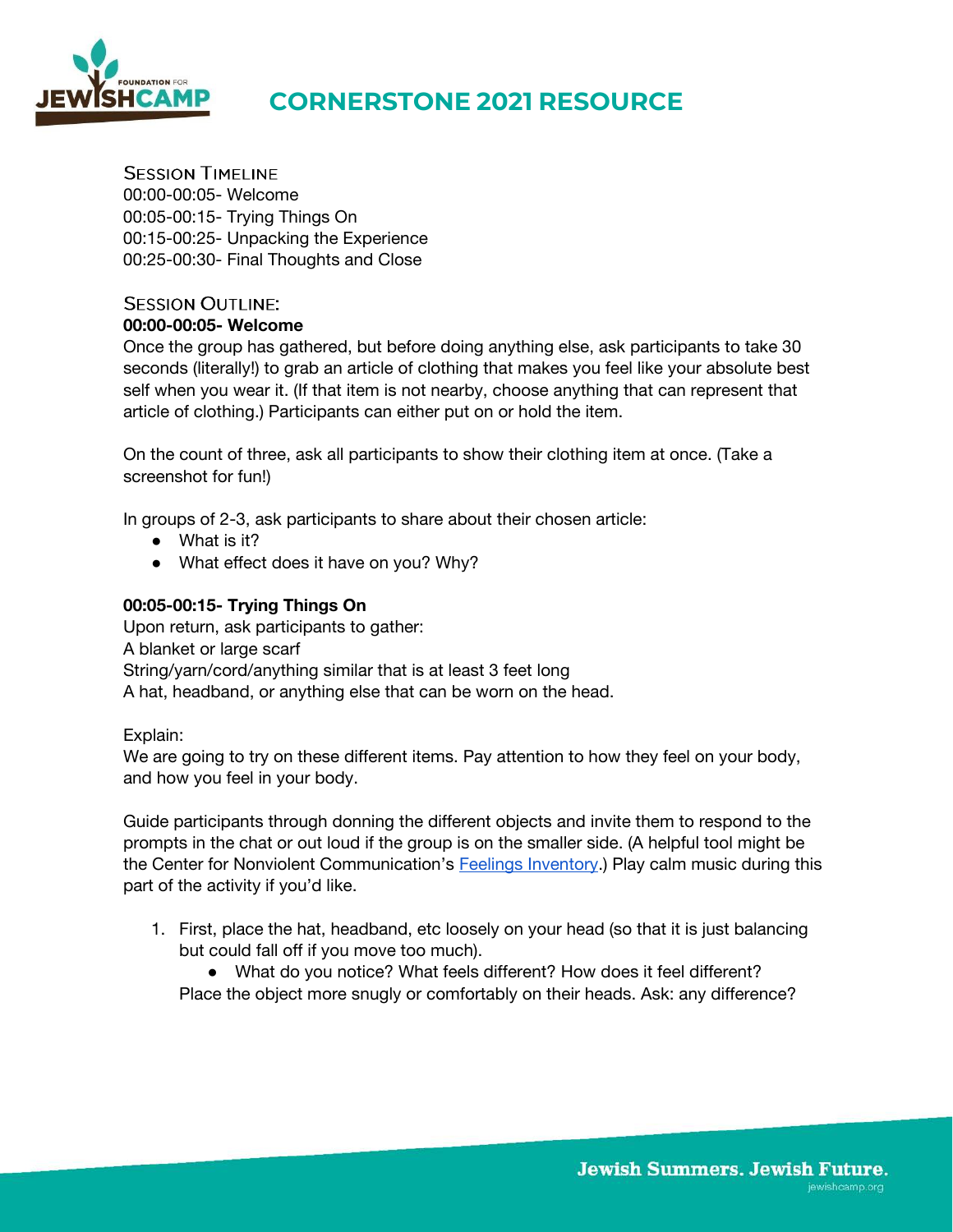

- 2. Keeping the hat/headband on, pick up the blanket or scarf: wrap it around you and let it drape over your shoulders.
	- What are you feeling in this moment? What is one word to describe what you are feeling right now?
- 3. Finally, keeping the previous items on, pick up the string/yarn/cord. Push up the sleeve of your shirt on your non-dominant arm, and wrap it 2-3 times around your bicep (tuck the end in so it stays in place). Continue wrapping the string below your elbow, counting seven times. Wrap the string around the palm of your hand. Now in and around your fingers. Finally, tuck the end of the string wherever it will stay put.
	- What are you noticing? What is one word to describe what you are feeling right now?

#### **00:15-00:25- Unpacking the Experience**

Notice all three items now:

Something on your head Something around your shoulders

Something around your arm

Without thinking too much, strike a pose, and hold it for 15-20 seconds. (Another good opportunity for a screen shot!)

In groups of 2-3 ask participants to show their pose and answer the following questions:

- How would you describe your pose?
- Why do you think you chose to pose that way?
- What does that pose communicate?
- What kind of day do you think you will have based on what you're feeling right now?

Return to the larger group and debrief.

Ask for insights from the smaller groups, and ask: do these items that you put on seem familiar to anyone?

(Many participants will likely have guessed that these items replicate kippah, tallit, and tefillin.)

#### **00:25-00:30- Final Thoughts and Close**

Explain: Some Jews wear a kippah, tallit, and tefillin when they pray in the mornings. There is plenty of religious symbolism to those items, but today we are focusing on the sensation of wearing them.

Review those sensations by asking participants to remember the words they used to respond to the prompts over the course of the activity.

(Some participants who have experience wearing these items may want to share more about their relationship with them at this time as well.)